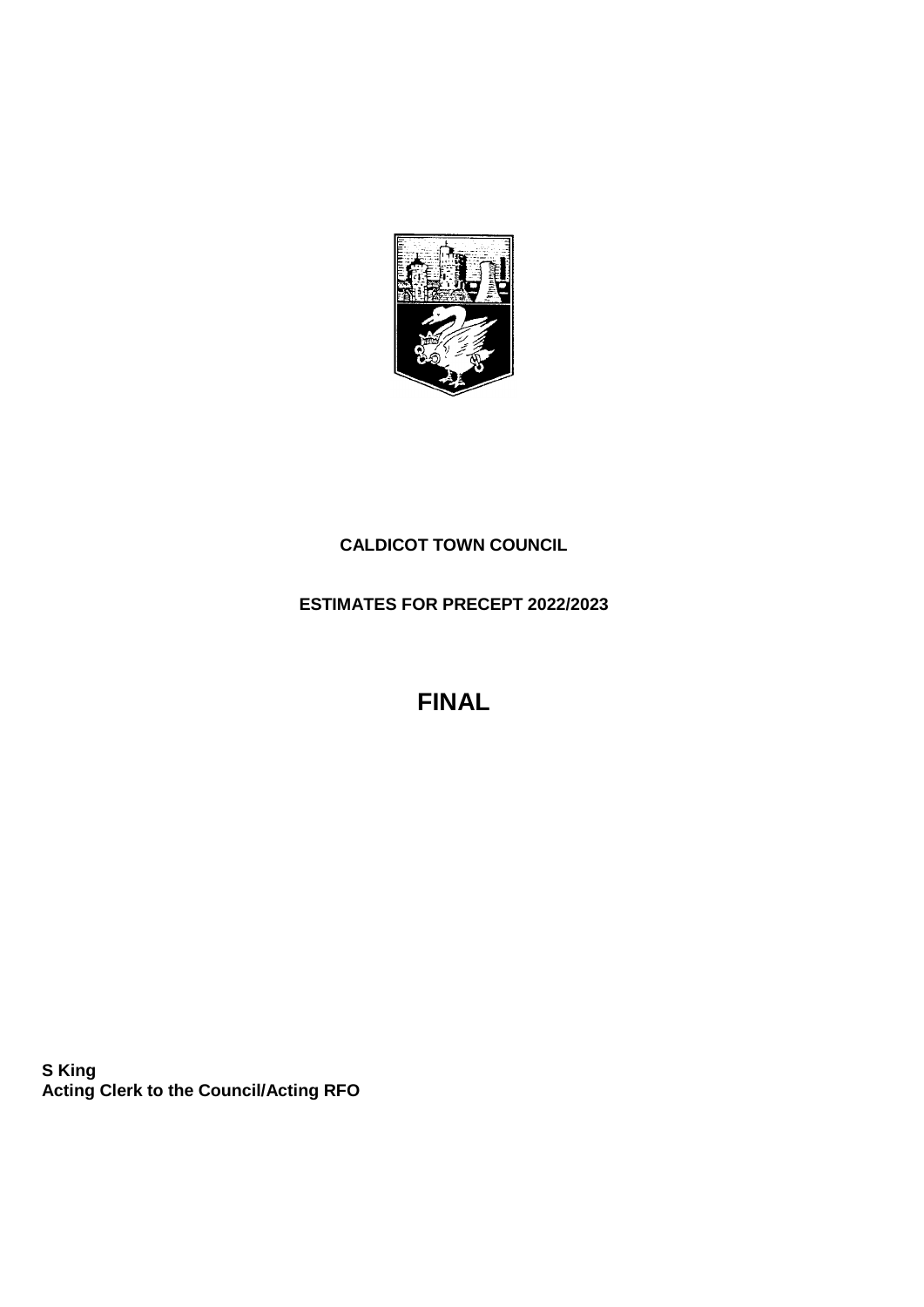### **CALDICOT TOWN COUNCIL ESTIMATES FOR PRECEPT YEAR 2022/2023**

## **INTRODUCTION**

The format presentation shows the previous year actual **audited 2020/2021**, the original estimate as prepared

November 2020 for 2021/2022, the revised estimate 2021/2022 based on actual figures to date giving a better estimate for outturn year. The final column showing the estimate for year 2022/2023 (The Precept Year) based on the most informed information available.

### **Town Council to consider its perceived future objectives and amend accordingly. The estimates are initially in DRAFT for the consideration of Town Council.**

The net figure arrived at as adjusted would be the precept sum to be levied onto Mon CC to add to its Council tax levy for that year and that precept must be made known to the County Council within a prescribed timescale.

NOTE OF DEBARMENT FROM TAKING PART IN THE ESTIMATES COMMITTEE NOVEMBER 2021

Under Local Government legislation any member who is 2 months in arrears with payment of Council tax must make that declaration and not take part, speak or vote at the meeting when the estimates for 2022/2023 are being discussed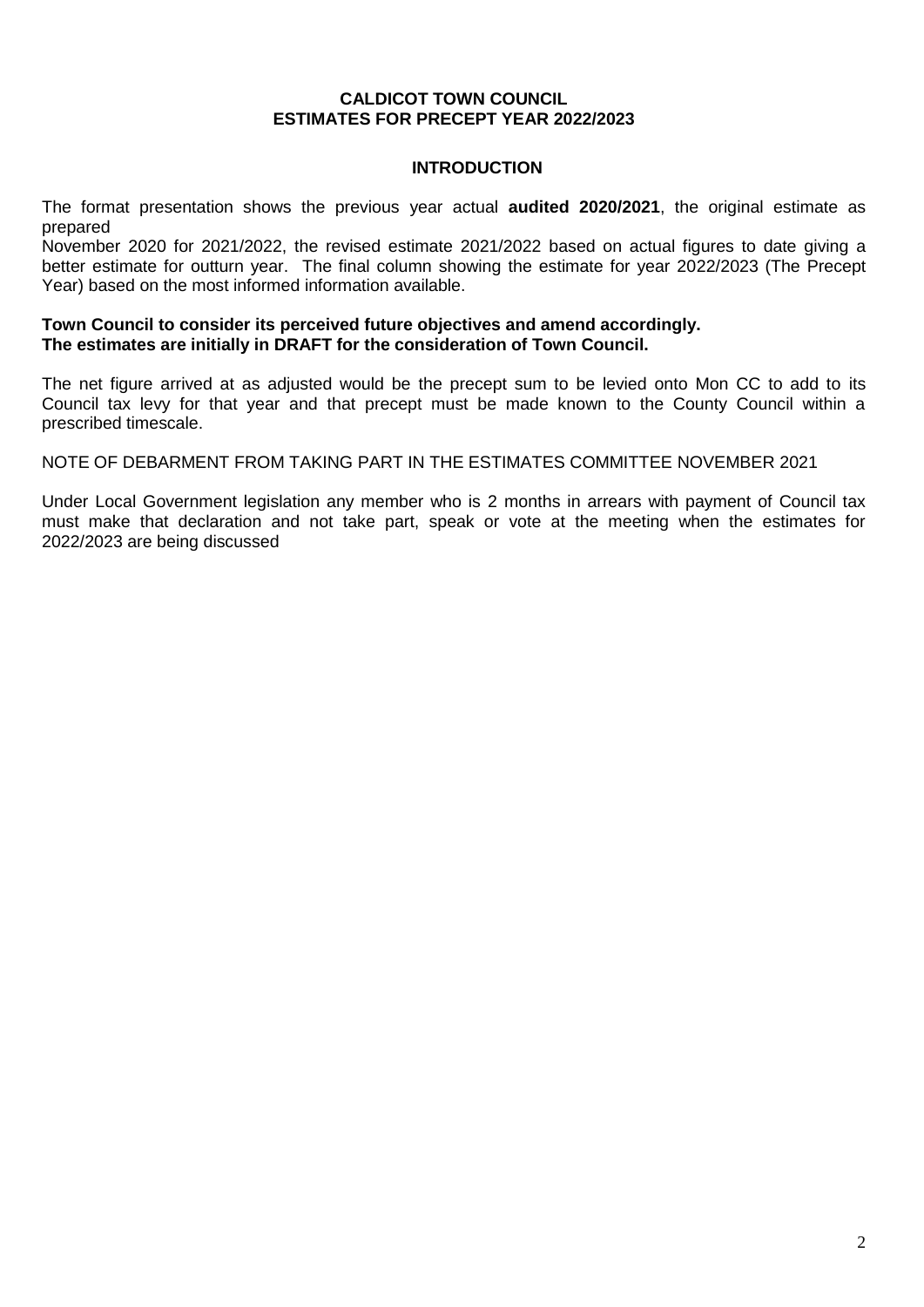## **SCALE CHARGES – 2022/2023**

## **A) BURIAL FEES**

|                                                 | 1.4.14         | 1.4.15           | 1.4.16           | 1.4.17         | 1.4.18         | 1.4.19       | 1.4.20         | 1.4.21         | 1.4.22           |
|-------------------------------------------------|----------------|------------------|------------------|----------------|----------------|--------------|----------------|----------------|------------------|
|                                                 | $\mathbf f$    | £                | $\pounds$        | £              | f              | $\pounds$    | £              | $\pounds$      | £                |
| <b>Opening New Single Grave</b>                 | 270            | 270              | 270              | 300            | 300            | 300          | 300            | 300            | 300              |
| <b>Opening New Double Grave</b>                 | 270            | 270              | 270              | 300            | 300            | 300          | 300            | 300            | 300              |
| <b>Opening New Triple Grave</b>                 | 270            | 270              | 270              | 300            | 300            | 300          | 300            | 300            | 300              |
| Re-opening Existing Grave                       | 270            | 270              | 270              | 300            | 300            | 300          | 300            | 300            | 300              |
| Burials upto 18 years                           | $\overline{0}$ | $\boldsymbol{0}$ | $\boldsymbol{0}$ | $\overline{0}$ | $\overline{0}$ | $\mathbf{0}$ | $\overline{0}$ | $\theta$       | $\boldsymbol{0}$ |
| Burials for serving members of the armed forces |                |                  |                  |                | $\Omega$       | $\theta$     | $\theta$       | $\overline{0}$ | $\boldsymbol{0}$ |
| <b>Scattering of Cremated Remains</b>           | 50             | 55               | 55               | 60             | 60             | 60           | 60             | 60             | 60               |
| <b>Cremated Remains in CRS Area</b>             | 120            | 120              | 120              | 120            | 120            | 120          | 120            | 120            | 120              |
| <b>Cremated Remains in Existing Grave</b>       | 120            | 120              | 120              | 120            | 120            | 120          | 120            | 120            | 120              |
| <b>Cremated Remains in New Grave</b>            | 270            | 270              | 270              | 300            | 300            | 300          | 300            | 300            | 120              |
| <b>Reserved Spaces</b>                          | 275            | n/a              | n/a              | n/a            | n/a            | n/a          | 275            | 275            | 275              |
| <b>Reserved Cremation Area</b>                  | 110            | 110              | 110              | n/a            | n/a            | n/a          | 110            | 110            | 110              |
| <b>Headstones</b>                               |                |                  |                  |                |                |              |                |                |                  |
| New Headstone (to place)                        | 120            | 120              | 120              | 130            | 130            | 130          | 130            | 130            | 130              |
| <b>CRS</b> Headstone                            | 120            | 120              | 120              | 130            | 130            | 130          | 130            | 130            | 130              |
| New Inscription                                 | 120            | 120              | 120              | 130            | 130            | 130          | 130            | 130            | 130              |

### **There is a cessation of New Graves/CRS Spaces for Non-residents**\*

\*exceptions to the rule would be persons who have had long term residence with family links within Caldicot and have moved out of the area; any members of armed forces with family links in Caldicot

## **B) ALLOTMENT FEES**

|                                                                                                                      |  |                                     | 1.4.14 1.4.15 1.4.16 1.4.17 1.4.18 1.4.19 1.4.20 1.4.21 1.4.22 |     |     |     |     |
|----------------------------------------------------------------------------------------------------------------------|--|-------------------------------------|----------------------------------------------------------------|-----|-----|-----|-----|
| Full charge for working plotholders $\text{\pounds}30$ $\text{\pounds}30$                                            |  | $\pounds40$ $\pounds40$ $\pounds40$ |                                                                | £40 | £40 | £40 | £40 |
| Abated charge for retired/unemployed £20 $\text{\pounds}20$ $\text{\pounds}20$ $\text{\pounds}20$ $\text{\pounds}20$ |  |                                     |                                                                | £20 | £20 | £20 | £20 |
| The country of concerning and the concentration of the concentration of the concentration of the concentration       |  |                                     |                                                                |     |     |     |     |

**To note 1 year's notice must be given for increase in rentals**

## **C) TOWN COUNCIL BUILDING HIRE FEES**

| 1.4.15 | 1.4.16 | 1.4.17 | 1.4.18 | 1.4.19                                                                                                  | 1.4.20 | 1.4.21 | 1.4.22 |
|--------|--------|--------|--------|---------------------------------------------------------------------------------------------------------|--------|--------|--------|
|        |        |        |        | £8 [hr/part] £8 [hr/part] £8 [hr/part] £8 [hr/part] £8 [hr/part] £8 [hr/part] £8 [hr/part] £8 [hr/part] |        |        |        |

### **Business Organisations - £30.00/hour/part hour**

## **Weekend rates [if permitted] – As above**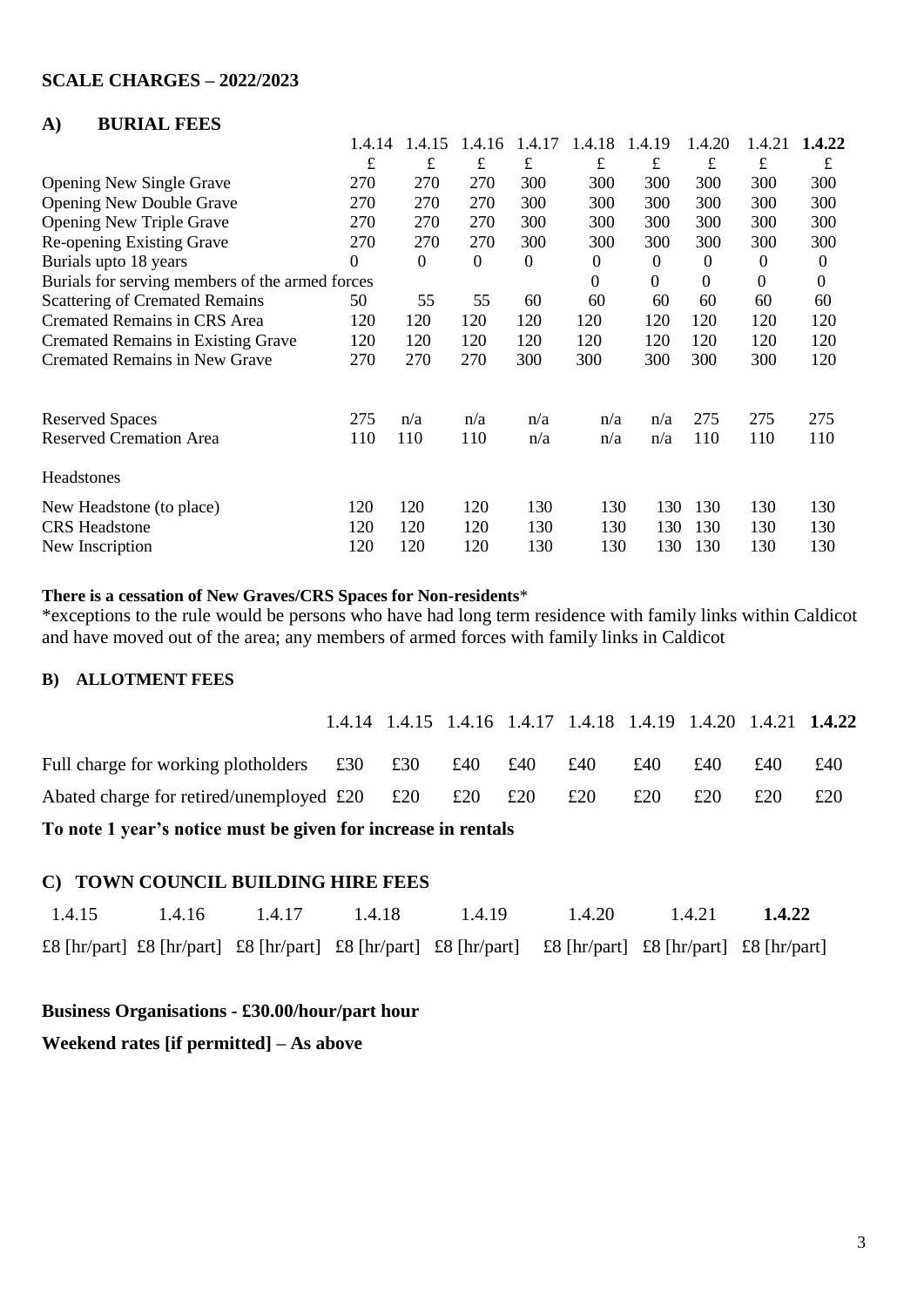2021/22 Revised 2022/23 Last year's

actual

## **KGVPF Trustee Land Expenditure**

|      |                                       | <b>Total</b> | £43,670.00 | £43,670.00 | £49,670.00 | £37,384.56 |  |
|------|---------------------------------------|--------------|------------|------------|------------|------------|--|
| 5300 | <b>KGVPF Entrance Gates Attendant</b> | 5008534700   | £1,250.00  | £1,250.00  | £1,250.00  | £385.00    |  |
| 5295 | Inclusive Roundabout                  | 5008534700   | £0.00      | £0.00      | £0.00      | £0.00      |  |
| 5285 | Upgrade Bowls Club Benches            | 5008534700   | £0.00      | £0.00      | £0.00      | £0.00      |  |
| 5275 | Fixed wiring testing (5 years)        | 5008534700   | £0.00      | £0.00      | £0.00      | £0.00      |  |
| 5260 | Legionella inspect Bowls Club         | 5008534700   | £1,000.00  | £1,000.00  | £1,000.00  | £176.02    |  |
| 5230 | Asbestos re-inspect Bowls Club        | 5008534700   | £0.00      | £0.00      | £0.00      | £0.00      |  |
| 5200 | Replace bollards                      | 5008534700   | £1,000.00  | £1,000.00  | £1,000.00  | £0.00      |  |
| 5180 | Repairs to wall KGVPF                 | 5008534700   | £1,000.00  | £1,000.00  | £1,000.00  | £0.00      |  |
| 5160 | Pest Control                          | 5008534700   | £100.00    | £100.00    | £100.00    | £0.00      |  |
| 5155 | Works to Bowls Club                   | 5008534700   | £0.00      | £0.00      | £0.00      | £0.00      |  |
| 5150 | STRI Subscription/Inspection          | 5008534700   | £800.00    | £800.00    | £800.00    | £731.00    |  |
| 5140 | <b>Bowling Green Contractor</b>       | 5008534700   | £14,000.00 | £14,000.00 | £14,000.00 | £11,465.08 |  |
| 5135 | <b>Litter Bins</b>                    | 5008534700   | £1,000.00  | £1,000.00  | £1,000.00  | £0.00      |  |
| 5125 | Trees/Bushes                          | 5008534700   | £1,000.00  | £1,000.00  | £4,000.00  | £75.00     |  |
| 5120 | <b>External repairs</b>               | 5008534700   | £0.00      | £0.00      | £1.000.00  | £950.00    |  |
| 5110 | Green Flag Award/signs                | 5008534700   | £1,000.00  | £1,000.00  | £1,000.00  | £0.00      |  |
| 5100 | <b>Fields in Trust Affiliation</b>    | 5008534700   | £70.00     | £70.00     | £70.00     | £65.00     |  |
| 5095 | Waste Removal                         | 5008534700   | £200.00    | £200.00    | £200.00    | £50.00     |  |
| 5090 | Grounds Maintenance Contractor        | 5008534700   | £14,000.00 | £14,000.00 | £14,000.00 | £14,202.28 |  |
| 5081 | MUGA Project/Maintenance              | 5008534700   | £0.00      | £0.00      | £1,000.00  | £0.00      |  |
| 5070 | <b>Compound Repairs</b>               | 5008534700   | £0.00      | £0.00      | £0.00      | £0.00      |  |
| 5060 | Security/fire alarm systems           | 5008534700   | £0.00      | £0.00      | £0.00      | £5,724.00  |  |
| 5050 | Welsh Water                           | 5008534700   | £0.00      | £0.00      | £0.00      | £60.59     |  |
| 5040 | <b>Compound Elect Supply</b>          | 5008534700   | £0.00      | £0.00      | £0.00      | £1,562.94  |  |
| 5030 | Playarea Gates Attendant              | 5008534700   | £1,250.00  | £1,250.00  | £1,250.00  | £1,250.00  |  |
| 5020 | Playarea Safety Inspections           | 5008534700   | £1,000.00  | £1,000.00  | £1,000.00  | £607.65    |  |
| 5010 | Child Play Area Materials Etc         | 5008534700   | £5,000.00  | £5,000.00  | £6,000.00  | £80.00     |  |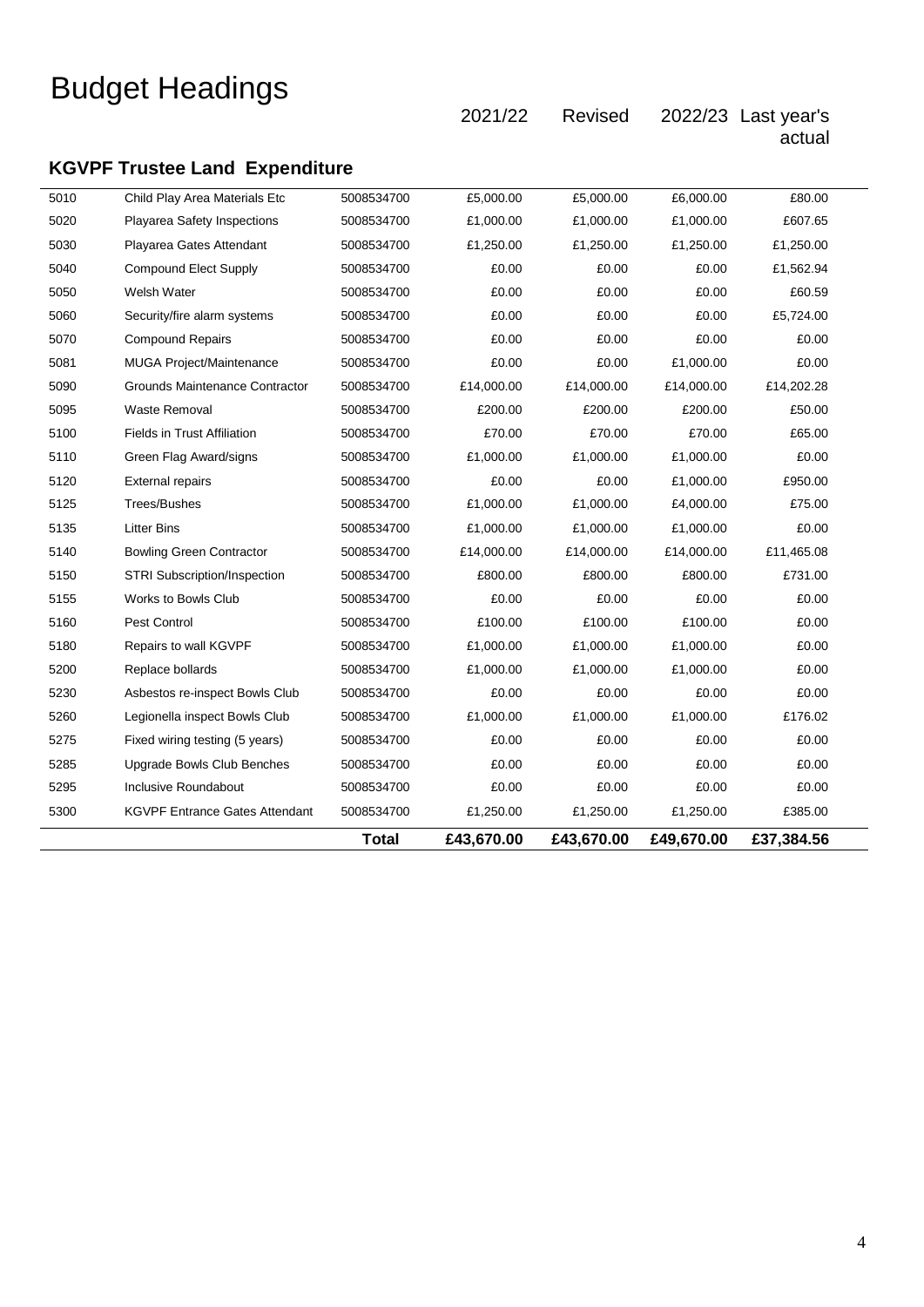2021/22 Revised 2022/23 Last year's actual

## **Town Facilities Expenditure**

| 2000    | Allotments                                    | 5008534700 | £2,910.00  | £2,910.00  | £2,930.00  | £1,833.21  |
|---------|-----------------------------------------------|------------|------------|------------|------------|------------|
| 2000/1  | Rent of Land from MCC                         | 5008534700 | £15.00     | £15.00     | £15.00     | £15.00     |
| 2000/2  | <b>Affiliation Fees</b>                       | 5008534700 | £65.00     | £65.00     | £65.00     | £55.00     |
| 2000/3  | <b>Water Supply</b>                           | 5008534700 | £1,000.00  | £1,000.00  | £1,000.00  | £727.22    |
| 2000/4  | Grounds Maintenance                           | 5008534700 | £1,000.00  | £1,000.00  | £1,000.00  | £810.00    |
| 2000/5  | Pest Control                                  | 5008534700 | £100.00    | £100.00    | £100.00    | £50.00     |
| 2000/6  | Repairs/Works                                 | 5008534700 | £500.00    | £500.00    | £500.00    | £0.00      |
| 2000/7  | Legionella testing                            | 5008534700 | £230.00    | £230.00    | £250.00    | £175.99    |
| 2100    | Cemetery                                      | 5008534700 | £28,580.00 | £28,580.00 | £29,950.00 | £17,053.60 |
| 2100/1  | Rates                                         | 5008534700 | £800.00    | £800.00    | £800.00    | £775.75    |
| 2100/2  | <b>ICCM/Green Flag</b>                        | 5008534700 | £200.00    | £200.00    | £200.00    | £95.00     |
| 2100/3  | <b>Cemetery Attendant Gates</b>               | 5008534700 | £1,250.00  | £1,250.00  | £1,250.00  | £1,250.00  |
| 2100/4  | Grounds Maintenance                           | 5008534700 | £15,000.00 | £15,000.00 | £15,000.00 | £13,591.86 |
| 2100/5  | Grave Levelling & Marking                     | 5008534700 | £2,000.00  | £2,000.00  | £2,000.00  | £375.00    |
| 2100/6  | H&S Headstone Inspection                      | 5008534700 | £1,000.00  | £1,000.00  | £1,000.00  | £0.00      |
| 2100/7  | Vermin & Pest Control                         | 5008534700 | £500.00    | £500.00    | £500.00    | £50.00     |
| 2100/8  | Repairs/Works                                 | 5008534700 | £200.00    | £200.00    | £500.00    | £85.00     |
| 2100/9  | Trees                                         | 5008534700 | £1,000.00  | £1,000.00  | £2,000.00  | £600.00    |
| 2100/10 | Hedges/Strimming/floral                       | 5008534700 | £200.00    | £200.00    | £250.00    | £0.00      |
| 2100/13 | Benches                                       | 5008534700 | £200.00    | £200.00    | £200.00    | £55.00     |
| 2100/14 | Cemetery Land works                           | 5008534700 | £5,000.00  | £5,000.00  | £5,000.00  | £0.00      |
| 2100/16 | Cemetery hedge/fence                          | 5008534700 | £1,000.00  | £1,000.00  | £1,000.00  | £0.00      |
| 2100/17 | Asbestos re-inspect                           | 5008534700 | £0.00      | £0.00      | £0.00      | £0.00      |
| 2100/18 | Legionella testing                            | 5008534700 | £230.00    | £230.00    | £250.00    | £175.99    |
| 2200    | <b>CCTV</b>                                   | 5008534700 | £14,500.00 | £14,500.00 | £14,500.00 | £13,382.40 |
| 2210    | Christmas Lighting                            | 5008534700 | £22,000.00 | £22,000.00 | £22,000.00 | £16,392.48 |
| 2220    | <b>Floral Displays</b>                        | 5008534700 | £1,000.00  | £1,000.00  | £1,000.00  | £240.00    |
| 2230    | Grounds maintenance Orchard Close             | 5008534700 | £500.00    | £500.00    | £500.00    | £231.00    |
| 2240    | Dog Waste Bin Collection/Bins                 | 5008534700 | £10,000.00 | £10,000.00 | £14,000.00 | £8,713.40  |
| 2250    | Bus shelter maintenance                       | 5008534700 | £1,000.00  | £1,000.00  | £1,000.00  | £0.00      |
| 2260    | Citizen's Advice Bureau                       | 5008534700 | £15,000.00 | £15,000.00 | £15,000.00 | £13,000.00 |
| 2270    | Town Twinning                                 | 5008534700 | £0.00      | £0.00      | £0.00      | £0.00      |
| 2400    | <b>Town Council Building</b>                  | 5008534700 | £16,700.00 | £16,700.00 | £17,850.00 | £8,434.86  |
| 2400/1  | Rates                                         | 5008534700 | £450.00    | £450.00    | £450.00    | £422.65    |
| 2400/2  | Town Council Building Attendant               | 5008534700 | £500.00    | £500.00    | £500.00    | £496.00    |
| 2400/3  | <b>Water Supply</b>                           | 5008534700 | £500.00    | £500.00    | £500.00    | £175.58    |
| 2400/4  | <b>Electricity Supply</b>                     | 5008534700 | £1,500.00  | £1,500.00  | £1,500.00  | £694.50    |
| 2400/5  | <b>Gas Supply</b>                             | 5008534700 | £1,500.00  | £1,500.00  | £1,500.00  | £947.98    |
| 2400/6  | Security & Fire Systems                       | 5008534700 | £700.00    | £700.00    | £800.00    | £695.00    |
| 2400/7  | Service Boiler/Repairs                        | 5008534700 | £1,000.00  | £1,000.00  | £1,000.00  | £0.00      |
| 2400/8  | <b>PAT Testing</b>                            | 5008534700 | £120.00    | £120.00    | £150.00    | £0.00      |
| 2400/9  | <b>Cleaning Cover/Materials &amp; Windows</b> | 5008534700 | £1,000.00  | £1,000.00  | £1,000.00  | £518.11    |
| 2400/10 | Fixed Wire Testing [5 years]                  | 5008534700 | £0.00      | £0.00      | £1,000.00  | £0.00      |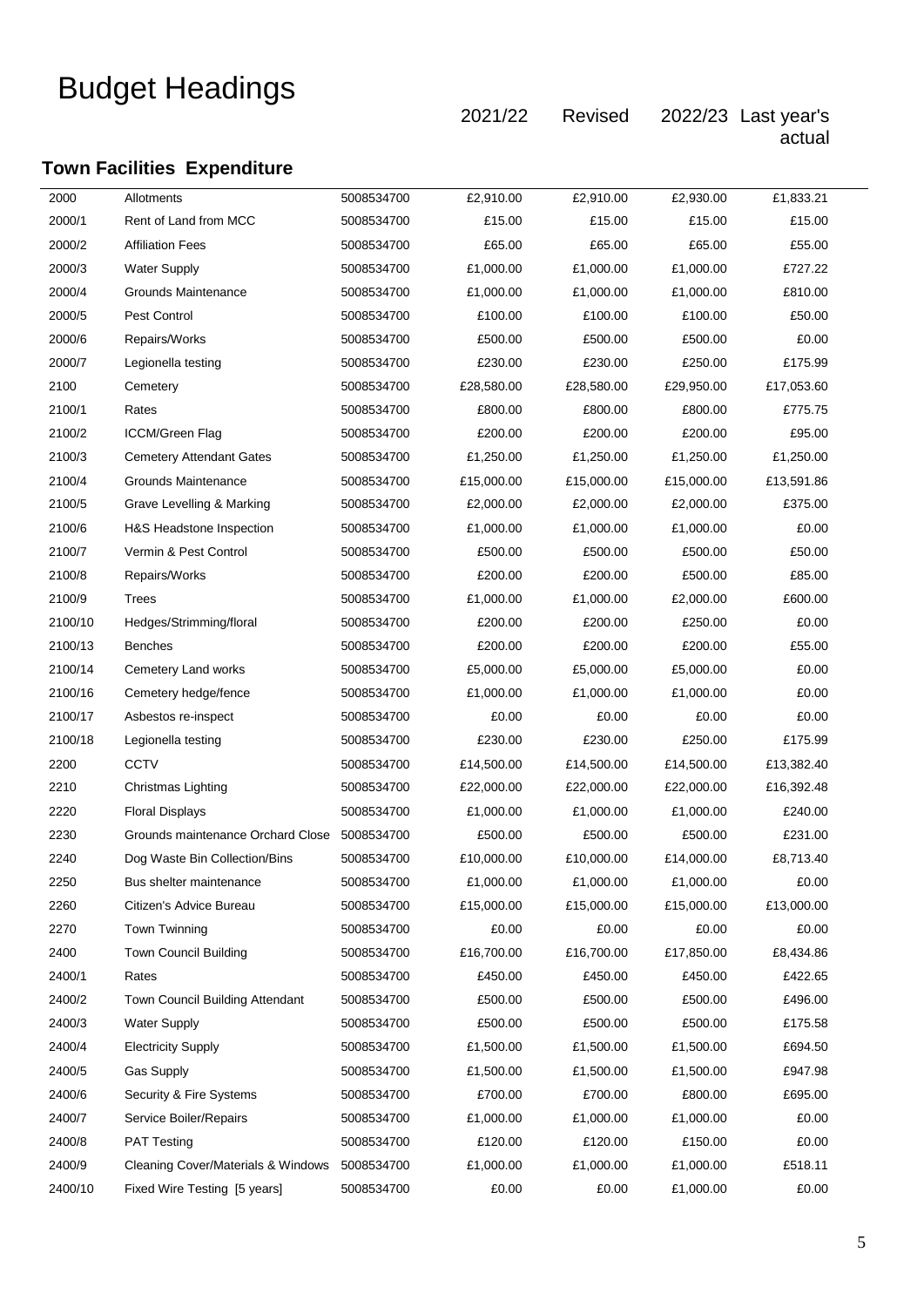|                                                                                              |                                                 |              | 2021/22     | <b>Revised</b> | 2022/23 Last year's     | actual     |
|----------------------------------------------------------------------------------------------|-------------------------------------------------|--------------|-------------|----------------|-------------------------|------------|
| 2400/11                                                                                      | Works to Building/Repairs                       | 5008534700   | £5,000.00   | £5,000.00      | £5,000.00               | £1,909.99  |
| 2400/14                                                                                      | Grounds Maintenance                             | 5008534700   | £2,800.00   | £2,800.00      | £2,800.00               | £2,160.00  |
| 2400/15                                                                                      | <b>Winter Gritting</b>                          | 5008534700   | £100.00     | £100.00        | £100.00                 | £60.00     |
| 2400/18                                                                                      | <b>MCC Adopted Lights</b>                       | 5008534700   | £100.00     | £100.00        | £100.00                 | £0.00      |
| 2400/19                                                                                      | Flags/Flagpoles                                 | 5008534700   | £200.00     | £200.00        | £200.00                 | £179.06    |
| 2400/20                                                                                      | <b>External repairs</b>                         | 5008534700   | £1,000.00   | £1,000.00      | £1,000.00               | £0.00      |
| 2400/21                                                                                      | Legionella testing                              | 5008534700   | £230.00     | £230.00        | £250.00                 | £175.99    |
| 2450                                                                                         | 9 Sandy Lane                                    | 5008534700   | £500.00     | £500.00        | £500.00                 | £175.99    |
| 2460                                                                                         | Land Top Sandy Lane                             | 5008534700   | £1,000.00   | £1,000.00      | £1,000.00               | £255.00    |
| 2495                                                                                         | Defibrillators                                  | 5008534700   | £0.00       | £0.00          | £1,000.00               | £0.00      |
| 2496                                                                                         | <b>Hand Sanitiser Units</b>                     | 5008534700   | £2,000.00   | £2,000.00      | £0.00                   | £2,820.00  |
| 2497                                                                                         | Town Regeneration                               | 5008534700   | £0.00       | £0.00          | £0.00                   | £0.00      |
|                                                                                              |                                                 | <b>Total</b> | £115,690.00 |                | £115,690.00 £121,230.00 | £82,531.94 |
|                                                                                              | <b>Community Well-Being Expenditure</b>         |              |             |                |                         |            |
|                                                                                              |                                                 |              |             |                |                         |            |
| 2280                                                                                         | Entertainments & Arts                           | 5008534700   | £7,000.00   | £7,000.00      | £7,000.00               | £0.00      |
|                                                                                              | <b>Events Committee</b>                         | 5008534700   | £9,000.00   | £9,000.00      | £9,000.00               | £9,000.00  |
|                                                                                              | Playscheme                                      | 5008534700   | £5,000.00   | £5,000.00      | £5,000.00               | £5,000.00  |
|                                                                                              | Caldicot Youth Group                            | 5008534700   | £5,000.00   | £5,000.00      | £5,000.00               | £5,000.00  |
|                                                                                              | St Mary's Church Luncheon Fund                  | 5008534700   | £3,000.00   | £3,000.00      | £3,000.00               | £0.00      |
|                                                                                              | General/Community Groups                        | 5008534700   | £9,000.00   | £9,000.00      | £9,000.00               | £6,582.00  |
|                                                                                              | Garden Competition                              | 5008534700   | £500.00     | £500.00        | £500.00                 | £0.00      |
|                                                                                              | Royal British Legion                            | 5008534700   | £600.00     | £600.00        | £600.00                 | £200.00    |
|                                                                                              | Merchant Seaman Day                             | 5008534700   | £100.00     | £100.00        | £100.00                 | £0.00      |
|                                                                                              | Flowers/Spray/Cards Etc                         | 5008534700   | £200.00     | £200.00        | £200.00                 | £65.00     |
|                                                                                              | Elderly & Disabled Initiative                   | 5008534700   | £2,000.00   | £2,000.00      | £2,000.00               | £0.00      |
|                                                                                              | Children & Young People's Initiative            | 5008534700   | £2,000.00   | £2,000.00      | £2,000.00               | £0.00      |
| 2290<br>2300<br>2310<br>2340<br>3010<br>3030<br>3040<br>3045<br>3050<br>3090<br>3100<br>3130 | Flags/Flagpole                                  | 5008534700   | £0.00       | £0.00          | £0.00                   | £0.00      |
| 3140                                                                                         | MIND and other mental health support 5008534700 |              | £2,000.00   | £2,000.00      | £3,000.00               | £0.00      |
|                                                                                              | projects                                        |              |             |                |                         |            |

|      |                             | Total      | £0.00 | £12,000.00 | £0.00 | £6,200.00 |  |
|------|-----------------------------|------------|-------|------------|-------|-----------|--|
| 4096 | Provision of Dog Waste Bins | 5008534700 | £0.00 | £0.00      | £0.00 | £200.00   |  |
| 4050 | <b>Community Benches</b>    | 5008534700 | £0.00 | £12,000.00 | £0.00 | £6,000.00 |  |
| 4040 | <b>CCTV Cameras</b>         | 5008534700 | £0.00 | £0.00      | £0.00 | £0.00     |  |
| 4030 | Bus shelter project         | 5008534700 | £0.00 | £0.00      | £0.00 | £0.00     |  |
|      | <b>Projects Expenditure</b> |            |       |            |       |           |  |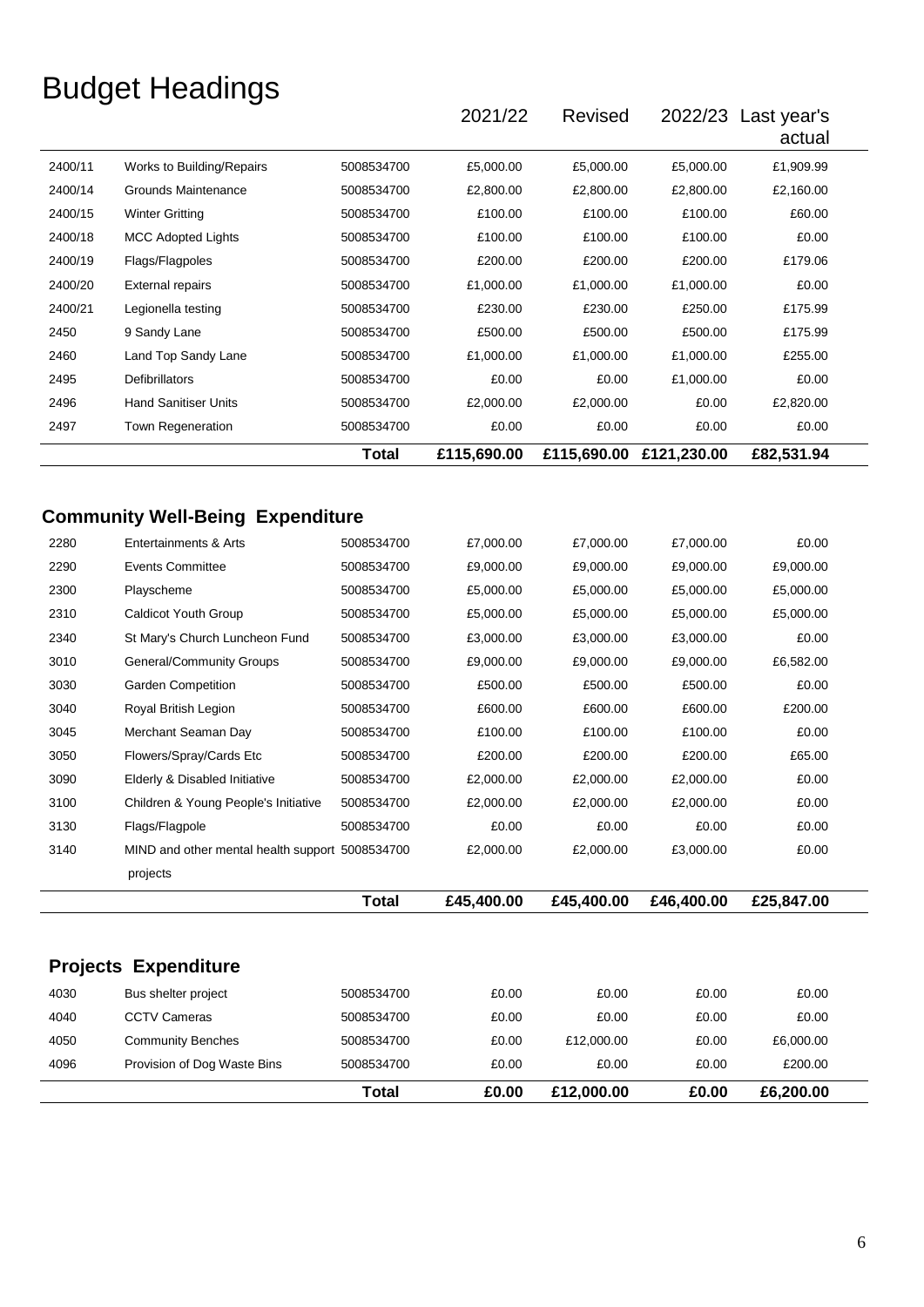|         |                                     |              | 2021/22     | Revised     |                         | 2022/23 Last year's<br>actual |  |
|---------|-------------------------------------|--------------|-------------|-------------|-------------------------|-------------------------------|--|
|         | <b>Administration Expenditure</b>   |              |             |             |                         |                               |  |
| 1000    | <b>General Administration</b>       | 5008534700   | £124,200.00 | £124,200.00 | £128,200.00             | £118,176.86                   |  |
| 1000/1  | Tax and NI                          | 5008534700   | £26,000.00  | £26,000.00  | £27,000.00              | £25,246.47                    |  |
| 1000/2  | Superannuation                      | 5008534700   | £24,000.00  | £24,000.00  | £25,000.00              | £22,020.72                    |  |
| 1000/3  | <b>Salaries</b>                     | 5008534700   | £74,000.00  | £74,000.00  | £76,000.00              | £70,909.67                    |  |
| 1000/4  | Travel                              | 5008534700   | £200.00     | £200.00     | £200.00                 | £0.00                         |  |
| 1100    | <b>Other Administration</b>         | 5008534700   | £34,070.00  | £34,070.00  | £34,970.00              | £21,217.28                    |  |
| 1100/1  | Telephone                           | 5008534700   | £2,000.00   | £2,000.00   | £2,000.00               | £1,646.84                     |  |
| 1100/2  | Stationery                          | 5008534700   | £800.00     | £800.00     | £800.00                 | £303.81                       |  |
| 1100/3  | Postage                             | 5008534700   | £900.00     | £900.00     | £900.00                 | £525.00                       |  |
| 1100/4  | Photocopying                        | 5008534700   | £900.00     | £900.00     | £900.00                 | £683.40                       |  |
| 1100/5  | Computer back-up & agreements       | 5008534700   | £5,000.00   | £5,000.00   | £5,500.00               | £4,831.30                     |  |
| 1100/6  | Insurance                           | 5008534700   | £5,000.00   | £5,000.00   | £5,000.00               | £4,281.99                     |  |
| 1100/7  | <b>Audit Fees</b>                   | 5008534700   | £1,600.00   | £1,600.00   | £2,000.00               | £1,151.75                     |  |
| 1100/8  | <b>Local Council Affiliation</b>    | 5008534700   | £1,500.00   | £1,500.00   | £1,500.00               | £1,447.00                     |  |
| 1100/9  | Subscriptions & Publications        | 5008534700   | £100.00     | £100.00     | £100.00                 | £40.00                        |  |
| 1100/10 | <b>Office Sundries</b>              | 5008534700   | £200.00     | £200.00     | £200.00                 | £81.95                        |  |
| 1100/11 | Staff Training & SLCC Membership    | 5008534700   | £2,000.00   | £2,000.00   | £2,000.00               | £262.00                       |  |
| 1100/12 | <b>Election Expenses</b>            | 5008534700   | £2,000.00   | £2,000.00   | £2,000.00               | £0.00                         |  |
| 1100/13 | <b>Cllr Training &amp; Seminars</b> | 5008534700   | £2,000.00   | £2,000.00   | £2,000.00               | £0.00                         |  |
| 1100/14 | <b>Councillors Expenses</b>         | 5008534700   | £5,000.00   | £5,000.00   | £5,000.00               | £2,621.05                     |  |
| 1100/15 | <b>Mayor Allowance</b>              | 5008534700   | £1,500.00   | £1,500.00   | £1,500.00               | £1,500.00                     |  |
| 1100/16 | Civic Reception                     | 5008534700   | £700.00     | £700.00     | £700.00                 | £0.00                         |  |
| 1100/17 | Mayoral Chain & Engraving           | 5008534700   | £100.00     | £100.00     | £100.00                 | £726.19                       |  |
| 1100/18 | Mayor's Board                       | 5008534700   | £20.00      | £20.00      | £20.00                  | £0.00                         |  |
| 1100/19 | Photographs                         | 5008534700   | £100.00     | £100.00     | £100.00                 | £0.00                         |  |
| 1100/20 | Prof Advice Solicitors, etc.        | 5008534700   | £1,000.00   | £1,000.00   | £1,000.00               | £0.00                         |  |
| 1100/23 | Website                             | 5008534700   | £250.00     | £250.00     | £250.00                 | £220.00                       |  |
| 1100/25 | <b>CONTRA</b>                       | 5008534700   | £0.00       | £0.00       | £0.00                   | £150.00                       |  |
| 1100/26 | Cancelled cheque                    | 5008534700   | £0.00       | £0.00       | £0.00                   | £5.00                         |  |
| 1100/29 | Newsletter                          | 5008534700   | £600.00     | £600.00     | £600.00                 | £0.00                         |  |
| 1100/32 | Deputy Mayor Allowance              | 5008534700   | £500.00     | £500.00     | £500.00                 | £500.00                       |  |
| 1100/33 | Payroll Bureau                      | 5008534700   | £300.00     | £300.00     | £300.00                 | £240.00                       |  |
| 1310    | Advertising                         | 5008534700   | £0.00       | £0.00       | £0.00                   | £0.00                         |  |
| 1320    | <b>Agency Services</b>              | 5008534700   | £0.00       | £0.00       | £0.00                   | £0.00                         |  |
| 1330    | Prov for Bad/Doubt Debts            | 5008534700   | £0.00       | £0.00       | £0.00                   | £0.00                         |  |
| 1340    | <b>Street Lighting</b>              | 5008534700   | £0.00       | £0.00       | £0.00                   | £0.00                         |  |
| 1350    | <b>Community Hall</b>               | 5008534700   | £0.00       | £0.00       | £0.00                   | £0.00                         |  |
|         |                                     | <b>Total</b> | £158,270.00 |             | £158,270.00 £163,170.00 | £139,394.14                   |  |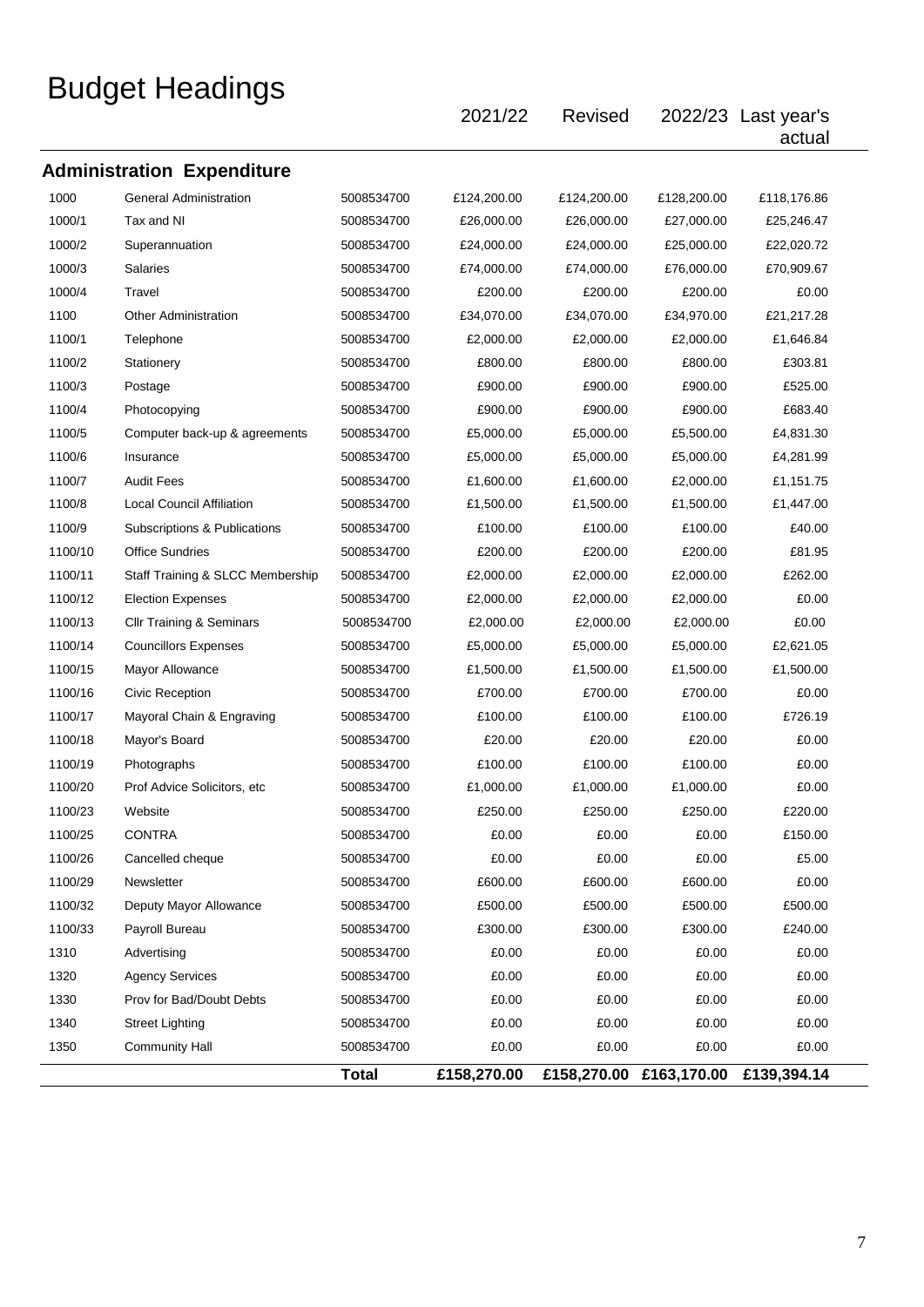|        |                                            |              | 2021/22                  | <b>Revised</b>          |            | 2022/23 Last year's<br>actual |
|--------|--------------------------------------------|--------------|--------------------------|-------------------------|------------|-------------------------------|
|        | <b>Devolution of Service Expenditure</b>   |              |                          |                         |            |                               |
| 4080   | Grounds Maintenance MCC                    | 5008534700   | £3,000.00                | £3,000.00               | £3,000.00  | £2,185.00                     |
| 4085   | Devolution MCC Street cleaning             | 5008534700   | £22,000.00               | £22,000.00              | £22,000.00 | £21,012.50                    |
| 4090   | Devolution of Service - Toilets            | 5008534700   | £25,000.00               | £25,000.00              | £25,000.00 | £2,142.31                     |
| 4090/2 | Cleaning, etc                              | 5008534700   | £16,000.00               | £16,000.00              | £16,000.00 | £0.00                         |
| 4090/3 | Maintenance, etc                           | 5008534700   | £5,600.00                | £5,600.00               | £5,600.00  | £0.00                         |
| 4090/4 | <b>NNDR</b>                                | 5008534700   | £800.00                  | £800.00                 | £800.00    | £775.75                       |
| 4090/6 | <b>Water Supply</b>                        | 5008534700   | £1,300.00                | £1,300.00               | £1,300.00  | £734.84                       |
| 4090/7 | Electricity                                | 5008534700   | £1,000.00                | £1,000.00               | £1,000.00  | £455.70                       |
| 4090/8 | Inspections/surveys                        | 5008534700   | £300.00                  | £300.00                 | £300.00    | £176.02                       |
|        |                                            | <b>Total</b> | £50,000.00               | £50,000.00              | £50,000.00 | £25,339.81                    |
|        |                                            |              |                          |                         |            |                               |
|        | <b>Administration Income</b>               |              |                          |                         |            |                               |
|        |                                            |              |                          |                         |            |                               |
| 100    | Precept                                    | 5008534700   | £0.00                    | £0.00                   | £0.00      | £384,605.00                   |
| 105    | <b>Agency Services Provided</b>            | 5008534700   | £0.00                    | £0.00                   | £0.00      | £0.00                         |
| 115    | Sale of Assets                             | 5008534700   | £0.00                    | £0.00                   | £0.00      | £0.00                         |
| 120    | Insurance claim                            | 5008534700   | £0.00                    | £0.00                   | £0.00      | £676.19                       |
| 125    | Bank Interest (current)                    | 5008534700   | £0.00                    | £0.00                   | £0.00      | £0.00                         |
| 130    | <b>VAT Receivable</b>                      | 5008534700   | £0.00                    | £0.00                   | £0.00      | £14,806.33                    |
| 140    | Contra                                     | 5008534700   | £0.00                    | £0.00                   | £0.00      | £150.00                       |
| 600    | Loan/Capital Receipt                       | 5008534700   | £0.00                    | £0.00                   | £0.00      | £0.00                         |
| 620    | <b>Bank Interest Select Instant Access</b> | 5008534753   | £1,000.00                | £1,000.00               | £1,000.00  | £698.14                       |
|        | Acct                                       |              |                          |                         |            |                               |
| 630    | Investment interest CCLA                   | 00000001     | £1,000.00                | £1,000.00               | £1,000.00  | £398.30                       |
| 640    | Investment interest Mon BS                 | 14576608     | £0.00                    | £0.00                   | £1,000.00  | £1,100.60                     |
|        |                                            | <b>Total</b> | £2,000.00                | £2,000.00               | £3,000.00  | £402,434.56                   |
|        | <b>Town Facilities Income</b>              |              |                          |                         |            |                               |
| 200    | <b>Burial Fees</b>                         | 5008534700   | £15,000.00               | £15,000.00              | £16,000.00 | £16,060.00                    |
| 205    | <b>Allotment Rents</b>                     | 5008534700   | £2,000.00                | £2,000.00               | £2,000.00  | £1,920.00                     |
| 210    | Town Council Building Hire                 | 5008534700   | £2,000.00                | £2,000.00               | £2,000.00  | £0.00                         |
| 215    | Nursery Rent/Recharge Insurance            | 5008534700   | £6,100.00                | £6,100.00               | £6,100.00  | £6,025.87                     |
| 220    | Refund Business Rates 9SL 16/17            | 5008534700   | £0.00                    | £0.00                   | £0.00      | £82.97                        |
|        | (MCC)                                      |              |                          |                         |            |                               |
|        |                                            | <b>Total</b> | £25,100.00               | £25,100.00              | £26,100.00 | £24,088.84                    |
|        |                                            |              |                          |                         | £          |                               |
|        |                                            |              | <b>Total Income</b>      | 27,100                  | 29,100     |                               |
|        |                                            |              | <b>Total Expenditure</b> | 425,030                 | 430,470    |                               |
|        |                                            |              |                          | 397,930                 |            |                               |
|        |                                            |              |                          |                         | £401,370   |                               |
|        |                                            |              |                          |                         |            |                               |
|        |                                            |              |                          | <b>Precept required</b> | *£385,930  |                               |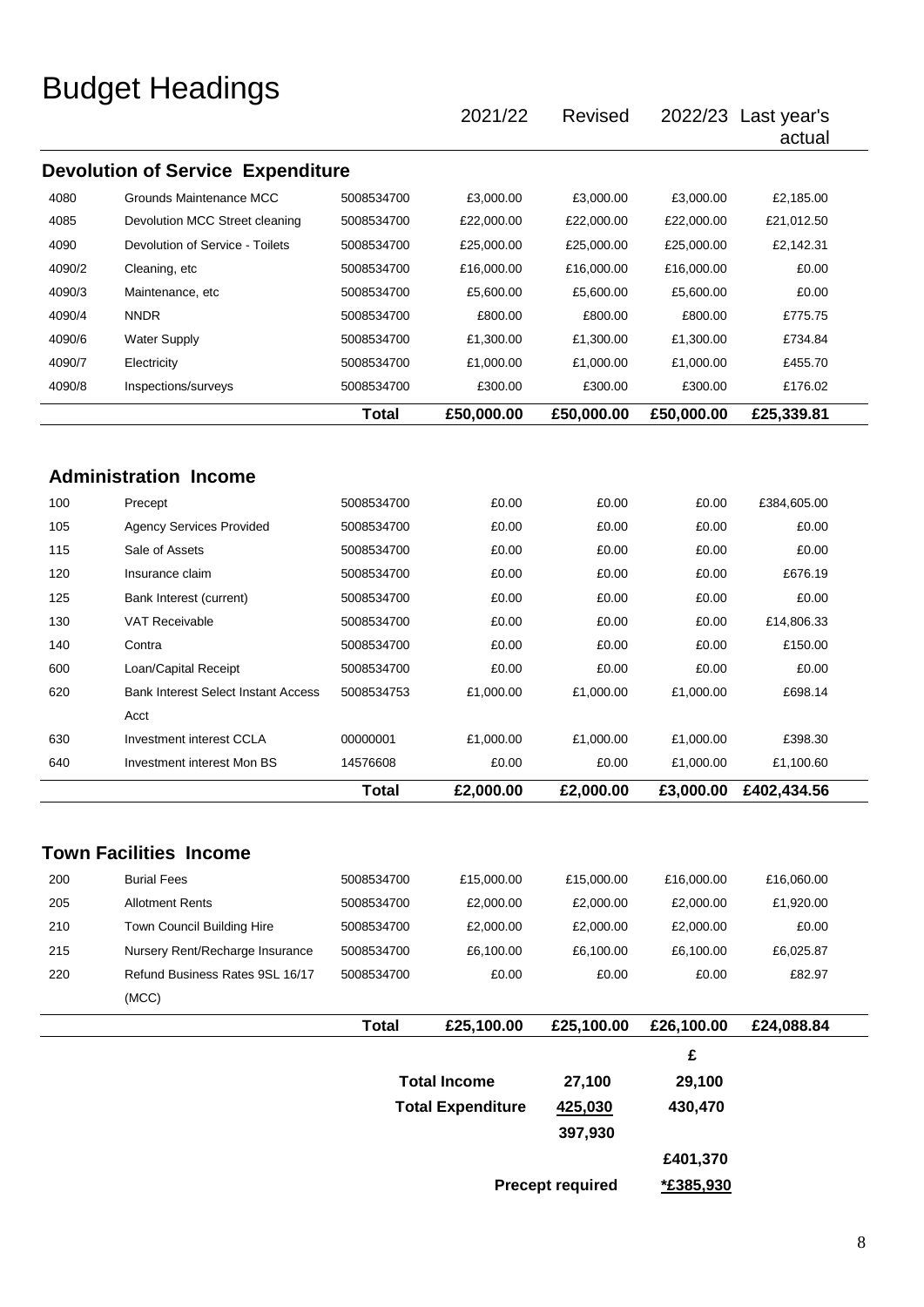**\*Divided by Tax Base 2021/22 - £4035.00 = £95.65 [2022/2023 Tax Base not available to date]** 

#### **Tax Bases 2013 - 2022 - For information**

2021/22 - £385,930 - £4035.00 - £95.65 2020/21 - £384,605 - £3997.43 - £96.21 2019/20 - £386,560 - £3957.66 - £97.67 2018/19 - £364,360 - £3973.42 - £91.70 2017/18 - £331,134 - £4007.55 – £82.62 2016/17 - £294,935 - £3987.91 - £73.96 2015/16 - £256,418 - £3956.03 - £64.82 2014/15 - £238,742 - £3,938.97 - £60.61 2013/14 - £202,762 - £3,929.34 - £51.60

\*Caldicot Town Council for 2022/2023 have agreed to retain the precept at the same level as 2021/2022. The decision to retain the budget at the prior year level was made with the wellbeing of Caldicot constituents in mind as the Covid recovery continues.

In setting the budget, calculations were undertaken to demonstrate that Town Council had provision for any budget deficit to be found from the general reserve.